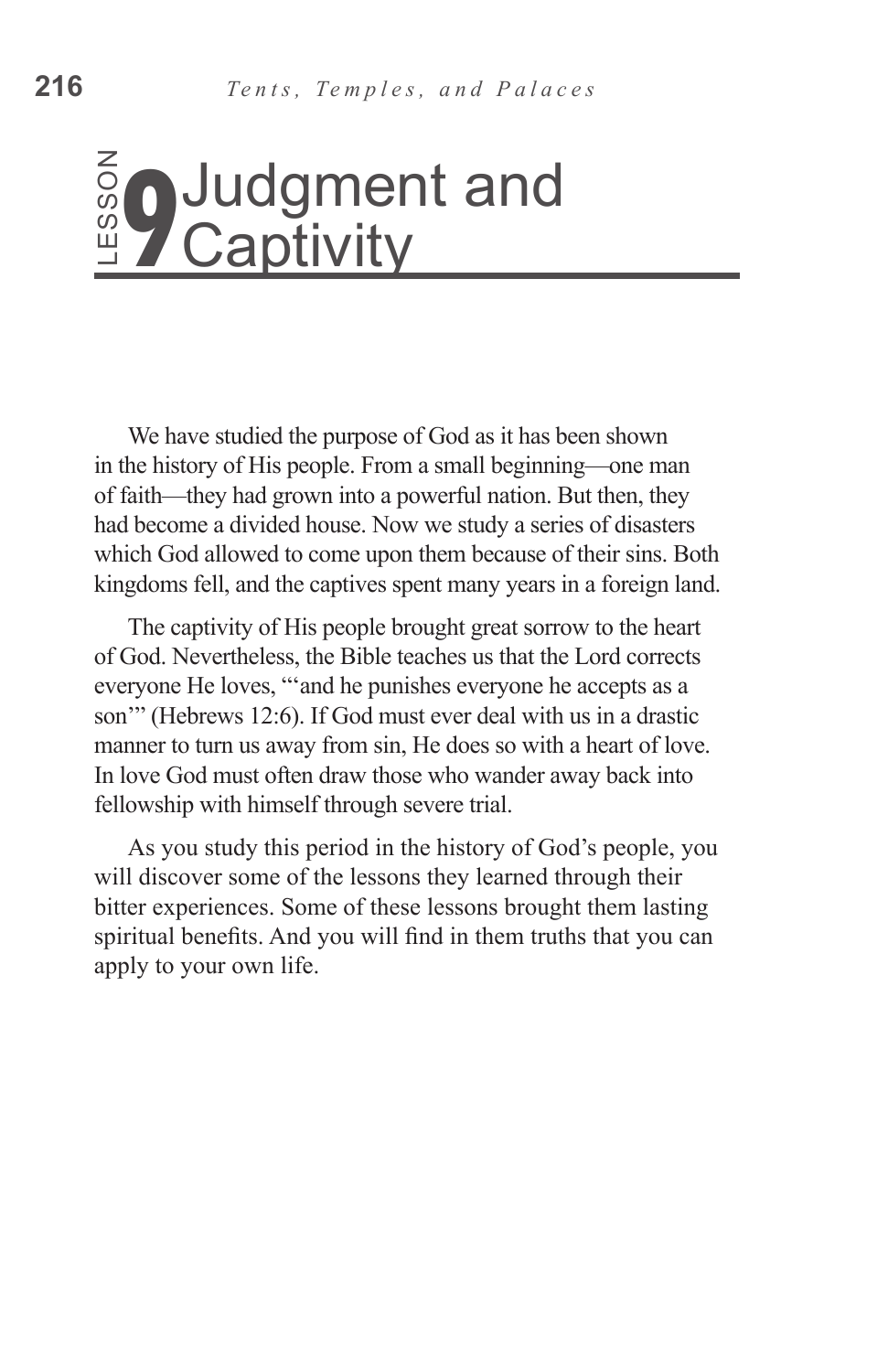## *lesson outline*

The Rod of Judgment The Experience of Captivity

## *lesson objectives*

When you finish this lesson you should be able to:

- List in order the events before and during the fall of the northern and southern kingdoms.
- Give details on the captivity, the leaders that God raised up during it, and the lessons God's people learned from it.

## *learning activities*

- 1. Study the lesson development; answer the study question. and complete the self-test as you have done in previous lessons. Read from the Bible as you are directed to by the lesson and study questions.
- 2. Pay close attention to the maps given in the lesson and be sure you understand them.

#### *key words*

| Assyria | intervention | synagogue |
|---------|--------------|-----------|
| Babylon | siege        | vassal    |
| exile   | supremacy    |           |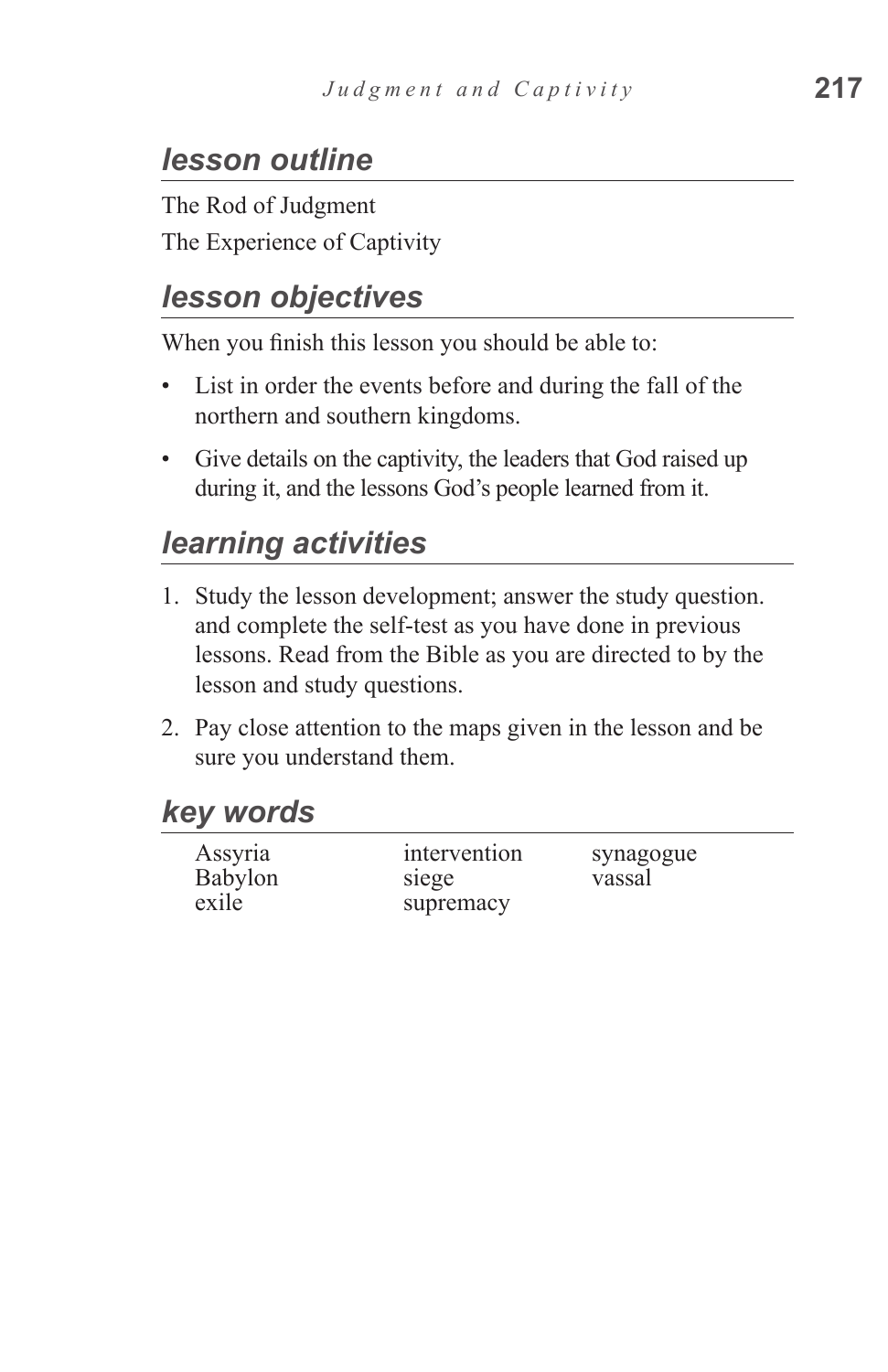#### *lesson development*

#### **The Rod of Judgment**

*Objective 1. List in order the events before and during the fall of the northern and southern kingdoms.*

We have become familiar with the warnings God gave to His people through the prophets. These warnings said that unfaithfulness to God had one result: disaster. God is patient, and judgment may be postponed, but ultimately unrighteousness would be judged. The Lord had tried to save His people, but they would not listen. Sometimes they responded with outward reforms, but there was no change in their inward life. Let us study the dark events of these years, however, in the light of one important understanding of the purpose God continued to have: He judged and purified His people, but He did not destroy them.



#### The Fall of the Northern Kingdom

We have seen how the nation of Israel was surrounded by three great powers: Egypt, Babylon, and Assyria. Each of these was trying to become the world's most powerful nation. Notice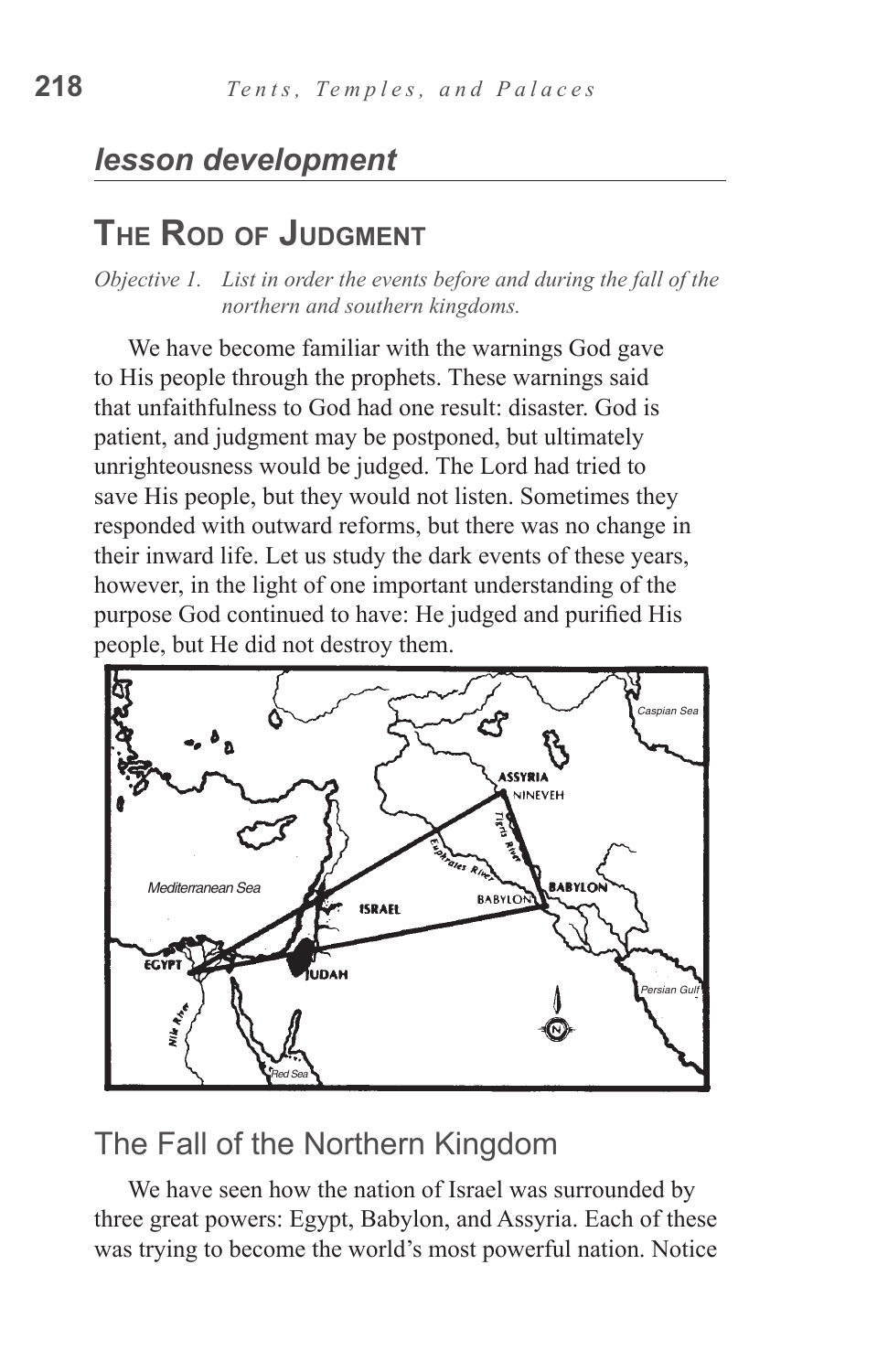the location of these nations in the preceding map. Israel and Judah were located in the middle of this triangle. When the people of God walked by faith, He protected them from these political pressures. But when they forsook Him, God used these nations first to warn, and finally to bring judgment upon them.

#### *Application*

**1** Refer to the preceding map. Circle the letter in front of each TRUE statement.

- **a)** Assyria is northwest of Judah and northeast of Babylon.
- **b)** Israel and Judah are located at about the same distance from both Assyria and Babylon.

ka mata

**c)** Egypt is closer to Assyria than to Judah and Israel.

During the 16th year of the reign of king Ahab of Israel, a great king came to the throne of Assyria. This was Shalmaneser III. He frequently came into contact with the borders of Israel because he was building a great empire. Before his death, the gains he made were lost because of conflict within Assyria itself. However, the rulers who followed him—Tiglath-pileser III, Shalmaneser V, and Sargon II—made Assyria the most important military and economic power in the area. This took them only 40 years. Ultimately, Israel was made a vassal state, paying tribute to Assyria for its existence. The prophets Amos, Hosea, and Isaiah had warned that this would happen. But Israel had continued in sin.

#### *Application*

**2** Read 2 Kings 17:1–18. In your notebook, write the reasons why judgment came upon the northern kingdom.

**German Mark** 

The northern kingdom was not only guilty of the list of sins with which God had charged them, but also of rejecting the messages of the prophets. The nation could have been saved if it had listened. God's warnings to and patience with them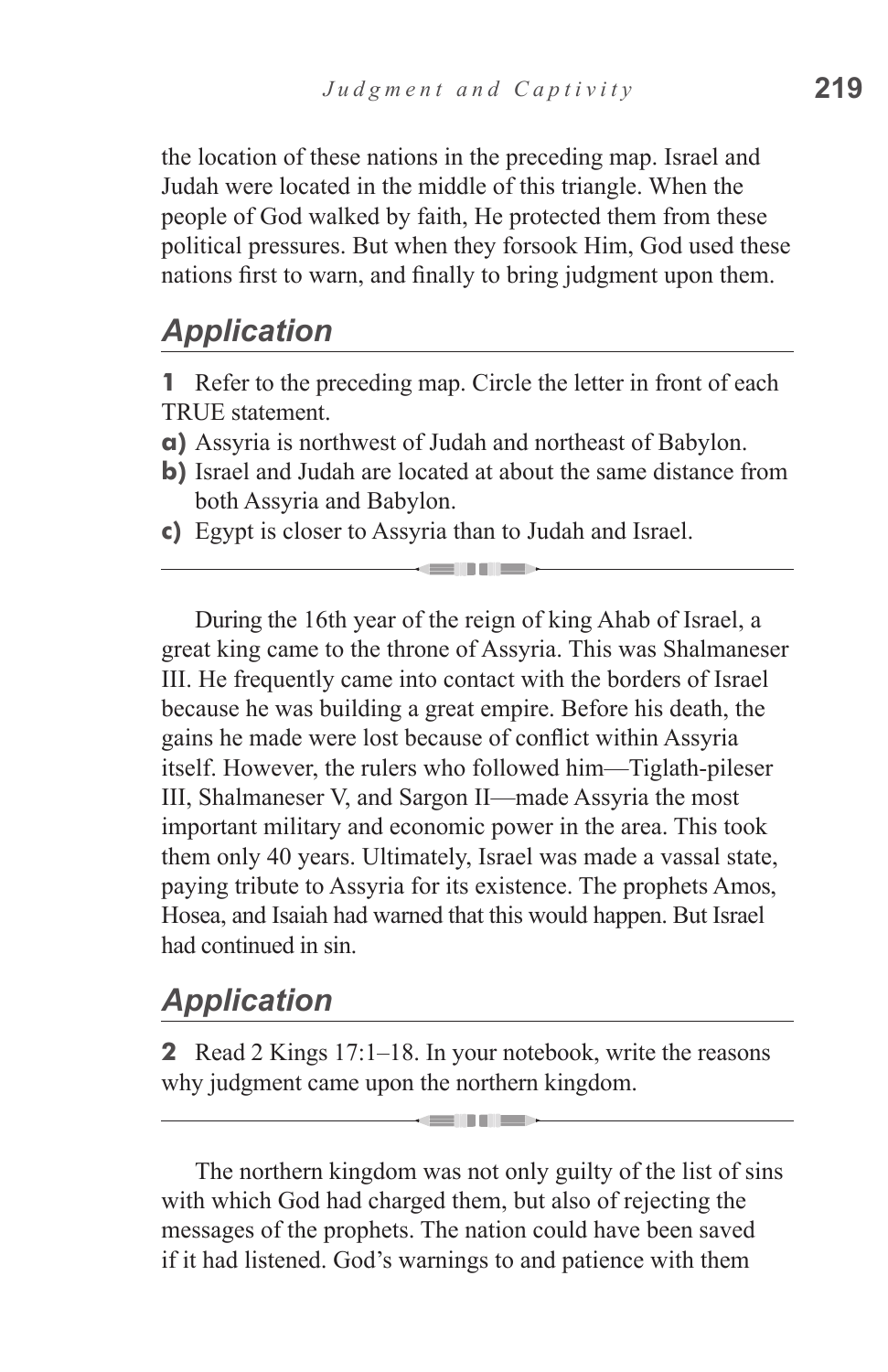should have produced righteousness. But finally, their repeated sin and rebellion brought judgment.

Because there was no genuine repentance, and because of the pride of Israel's leaders, God allowed Assyria to defeat them. Assyria laid a three-year siege to Samaria, the capital city of the northern kingdom. Then in 722 B.C. Sargon II captured the city and took the inhabitants of the northern kingdom into captivity. He resettled other captive tribes in the place where God's people had been (2 Kings 17:24). The descendants of these tribes are the Samaritans we read about in the Bible, such as in John 4. Notice on the following map where the captives of Israel were taken.



## *Application*

**3** Study the preceding map carefully. You can see how tremendous the Assyrian Empire was when compared to little Israel and Judah. The map shows that the captives were taken to a place

- **a)** south of Nineveh and east of the Tigris river.
- **b**) between the Tigris and Euphrates rivers.
- **c)** located on the west side of the Persian Gulf.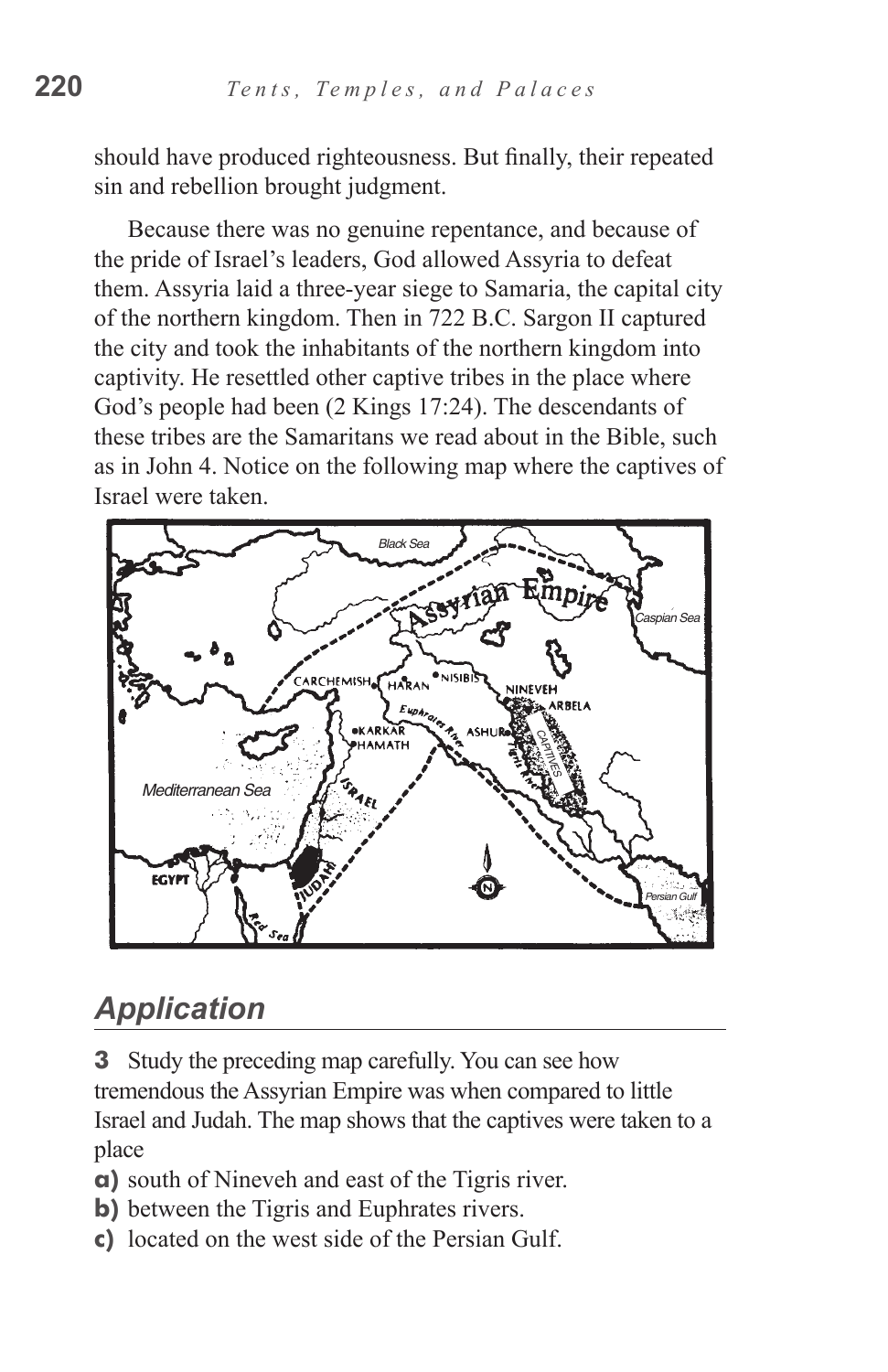But though we know where the ten tribes were taken, no account tells us what became of them after that. They simply disappear from history, never returning to their native land. Remember, however, that righteous members of every tribe had fled to Judah when the northern kingdom's first ruler, Jeroboam, had introduced idolatry. And probably some individuals who had been part of the northern kingdom returned to Jerusalem in the restoration we will study in Lesson 10.

## *Application*

**4** List in order the events of the fall of the northern kingdom. Write 1 before the one that happened first, 2 before the one that happened next, and so forth.

- **a** Shalmaneser III extended Assyria's kingdom.
- **b** The ten tribes were taken to Assyria.
- **c** Assyria became the most powerful nation of the area.

-----

- **d** Sargon II captured Samaria.
- **e** A three-year siege was made against Samaria.

## The Fall of the Southern Kingdom

The fall of their northern brothers was a tremendous warning and message from God to Judah. And for a variety of reasons, including God's intervention, Judah did not fall to Assyria at this time.

## *Application*

**5** Read 2 Kings 19:32–36 and Isaiah 36–37. How did God intervene to keep Judah from falling to the Assyrians?

. . . . . . . . . . . . . . . . . . . . . . . . . . . . . . . . . . . . . . . . . . . . . . . . . . . -million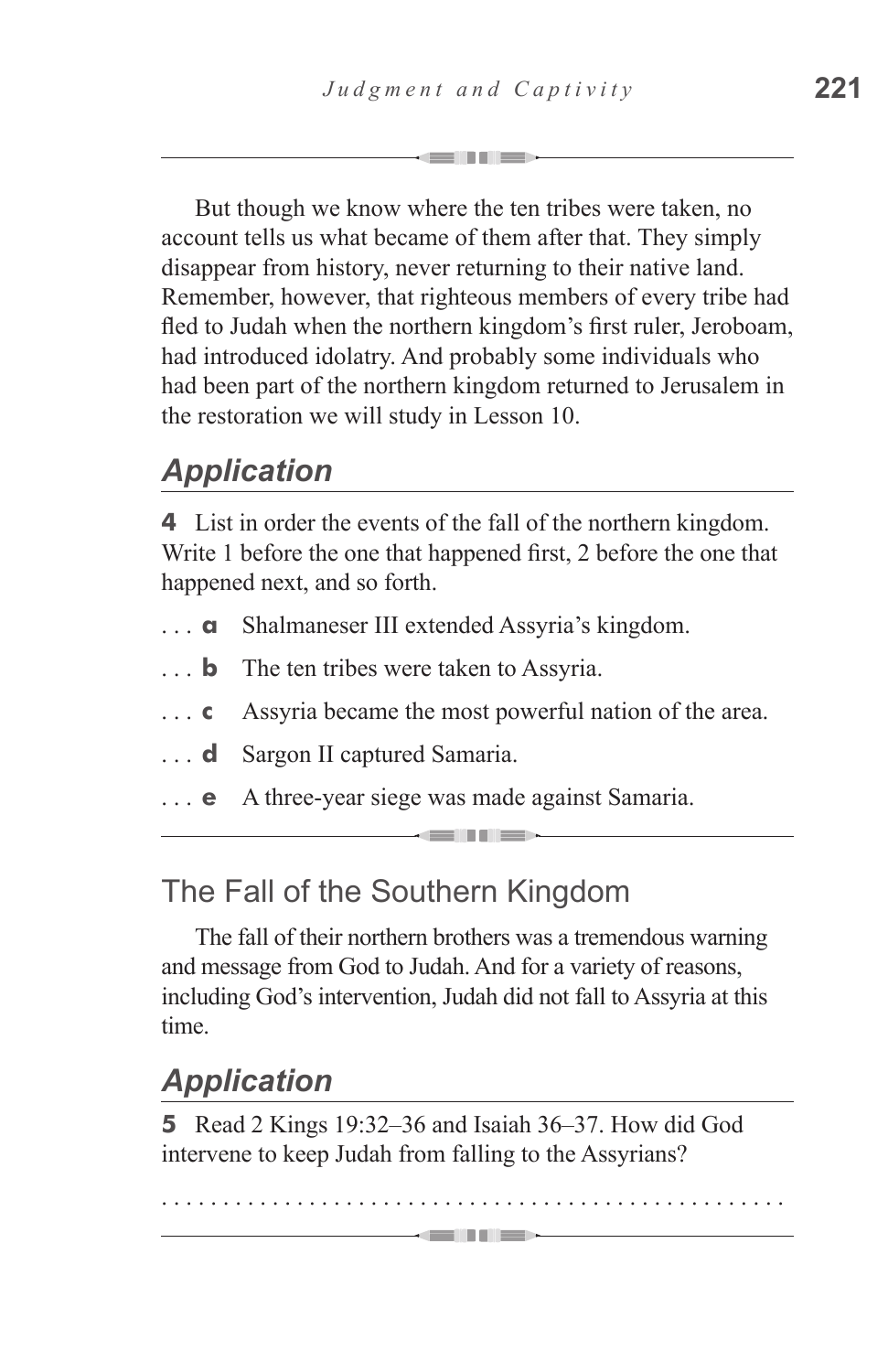In time, however, Assyria itself fell to Babylon, who took over all its area. The prophet Nahum had predicted this. Nineveh, the capital city of Assyria and the place where Jonah had preached, was destroyed by Babylon in 612 B.C. Then Egypt challenged Babylon for possession of the western area of the fallen Assyrian empire. This included the territory in which little Judah, the southern kingdom, then stood alone. But Babylon remained supreme. God raised up strong prophetic voices such as Isaiah, Jeremiah, Nahum, Habakkuk, and Zephaniah during this period.

The southern kingdom failed to completely repent, although there were some bright spots of revival. Finally, the Lord used the Babylonians against Judah as He had used the Assyrians against Israel. The prophecies of Isaiah and Jeremiah tell the reasons for God's judgment. Judah's struggle against Babylon lasted about 20 years. Then the southern kingdom was taken captive to Babylon in three sections:

1. *605 B.C.* Nebuchadnezzar captured king Jehoiakim, the princes (Daniel and his companions) and the mighty men (2 Chronicles 36:5–6; Daniel 1:1–6). This is sometimes called the first captivity.

2. *598 B.C.* Nebuchadnezzar took king Jehoiachin and 10,000 leading citizens to Babylon (2 Kings 24:14–16). The prophet Ezekiel and the great-grandfather of Mordecai, Esther's cousin, were also taken captive at this time.

3. *586 B.C.* Jerusalem and the temple were burned and destroyed. Most of the remaining people were taken to Babylon (2 Kings 25:7–9).

# *Application*

**6** Study the following map. This time, the captives were taken to a place

----

- **a)** on the northern border of the Babylonian empire.
- **b**) in the area of the Tigris-Euphrates river valley.
- **c)** near the southern shore of the Caspian sea.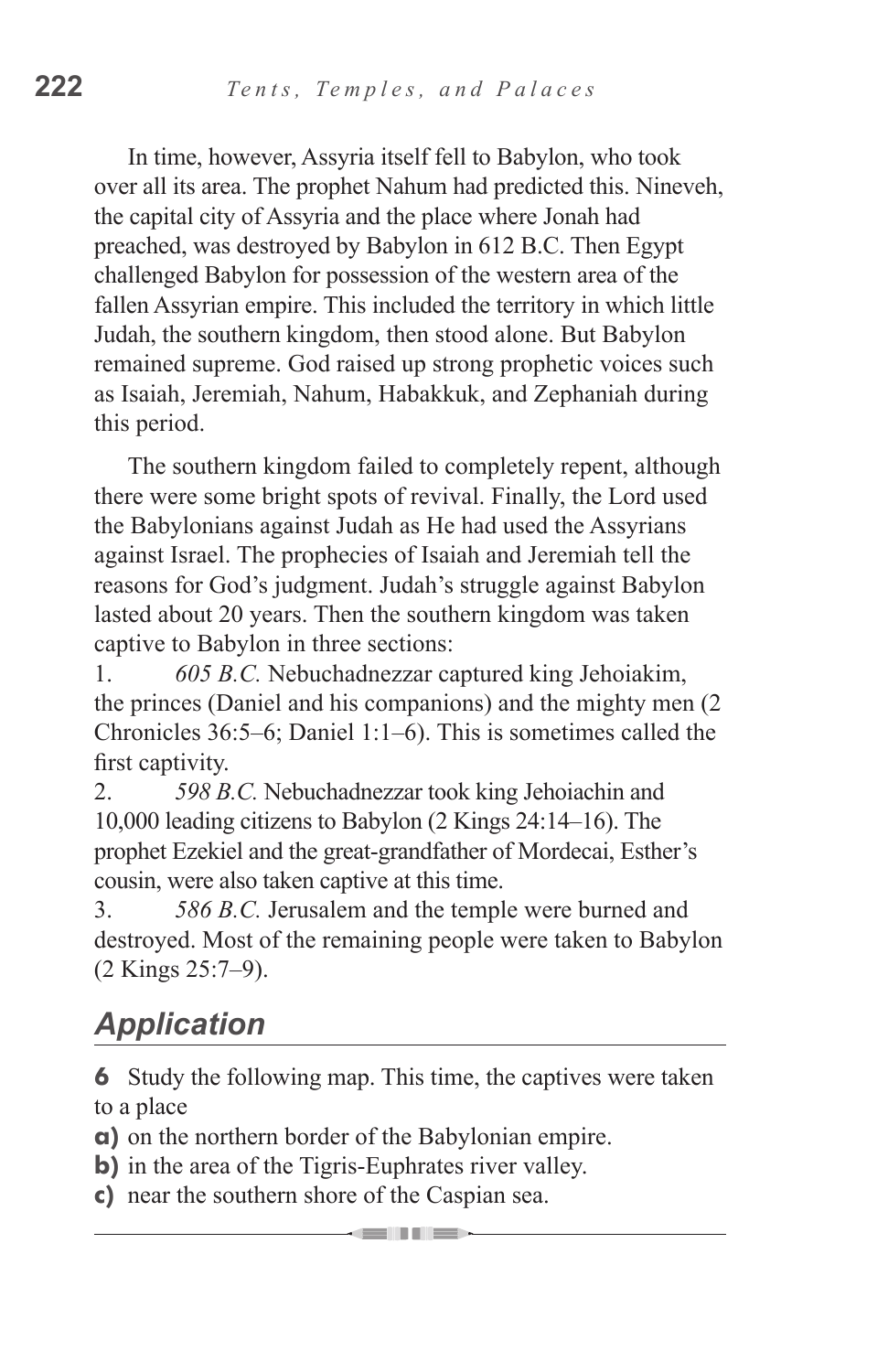

The southern kingdom had a better fate than the northern. It was punished by trouble and exile, yet later a remnant did return and Jerusalem was rebuilt. (We will study this restoration in Lesson 10.) But the nation would never again have the glory and power it did during the days of David and Solomon; never again, that is, until Jesus Christ returns to establish His glorious, lasting kingdom. Of His government there will be no end (Revelation 11:15)!

## *Application*

**7** List in order the events of the fall of the southern kingdom. Write 1 before the one that happened first, 2 before the one that happened next, and so forth.

- **a** Daniel and his companions were taken to Babylon.
- **b** Jerusalem and the temple were burned and destroyed.
- **c** The southern kingdom was warned by the fall of the northern kingdom to Assyria.
- **d** King Jehoiachin and Ezekiel were taken captive to Babylon.
- **e** Nineveh fell to the Babylonians.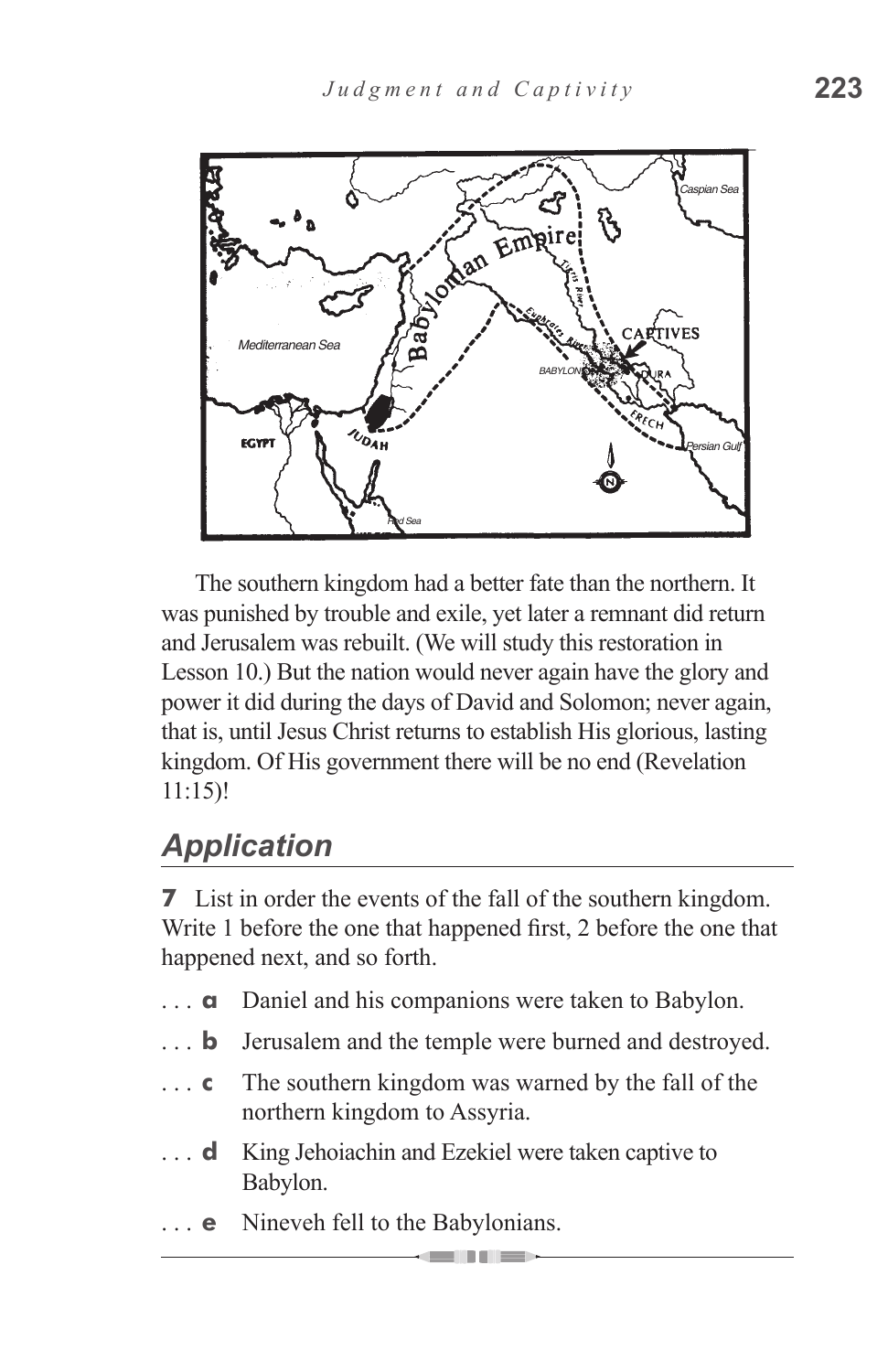#### **The Experience of Captivity**

**Objective 2.** *Give details on the captivity, the leaders that God raised up during it, and the lessons God's people learned from it.*

The destruction of Jerusalem and the temple must have seemed like the end of the world to devout Jews. It was the ruin of all their hopes and the apparent triumph of the ungodly. Perhaps they felt that God had forgotten His people. But He had not!

#### Descriptions of Captivity

Four main writings in the Old Testament are closely associated with the years of the Babylonian captivity: Esther, Jeremiah, Ezekiel, and Daniel. These books help us understand what happened during those years.

The Jewish captives were settled in colonies at various points of the Babylonian empire. The previous map shows where the general area of settlement was. One group, with whom Ezekiel lived, was by the Chebar river (Ezekiel 1:1). Other groups formed special sections in larger towns, even in Babylon itself! The Jewish captives married, cultivated the ground, and became traders and business people. They eventually even owned houses and seemed to enjoy as much liberty as the other people of the country.

## *Application*

**8** Read Jeremiah 29:4–7. Notice what God told the captives to do. Why do you think God wanted them to do these things?

. . . . . . . . . . . . . . . . . . . . . . . . . . . . . . . . . . . . . . . . . . . . . . . . . . .

 $\rightarrow$  and the  $\rightarrow$ 

In fact, from the stories of Daniel and Esther we discover that some Jewish captives rose to positions of great authority within both the Babylonian and Medo-Persian empires. Such good treatment did not make most of them happy, though. They were captives in a foreign land. Their nation, their home, and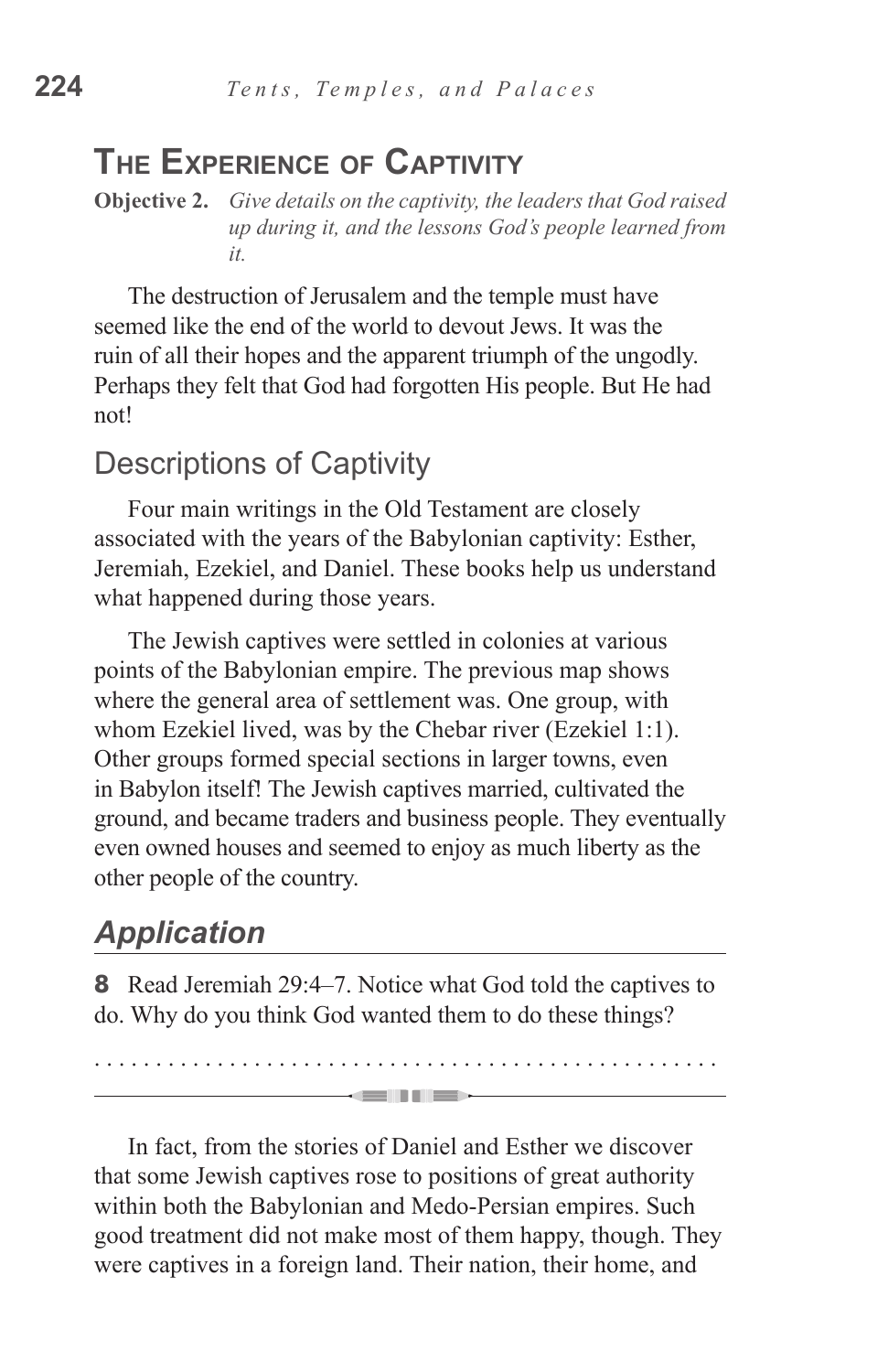their temple were desolate. Psalm 137 is a moving description of their feelings at this time.

## *Application*

**9** Read Psalm 137 once silently; then read it aloud. This is a song of lament. What special place did the captives vow to never forget?

. . . . . . . . . . . . . . . . . . . . . . . . . . . . . . . . . . . . . . . . . . . . . . . . . . . an Timber

#### Leaders During Captivity

God did not leave His scattered people without a message during their captivity. He raised up strong leaders among them. Daniel and Ezekiel are two examples of these. Both were from Judah, and both were taken captive to Babylon. Daniel was taken in the first group, and Ezekiel in the second.

Daniel was a princely young man who rose quickly into favor with Nebuchadnezzar, the king of Babylon. The book which records Daniel's experiences is rich in both history and prophecy. God allowed Daniel to predict the future kingdoms of the earth and to see the coming of the Messiah both to suffer and ultimately to reign as King of kings and Lord of lords.

## *Application*

**10**Read Daniel, chapters 1–3, and 9. Then answer the following questions in your notebook.

- **a)** What plan did Daniel propose to Ashpenaz so that he could be faithful to God's will concerning food and drink?
- **b)** How did Daniel show his faith in God when Nebuchadnezzar tested the wise men concerning his dream?
- **c)** What was the result of the experience Shadrach, Meshach, and Abednego had in the blazing furnace?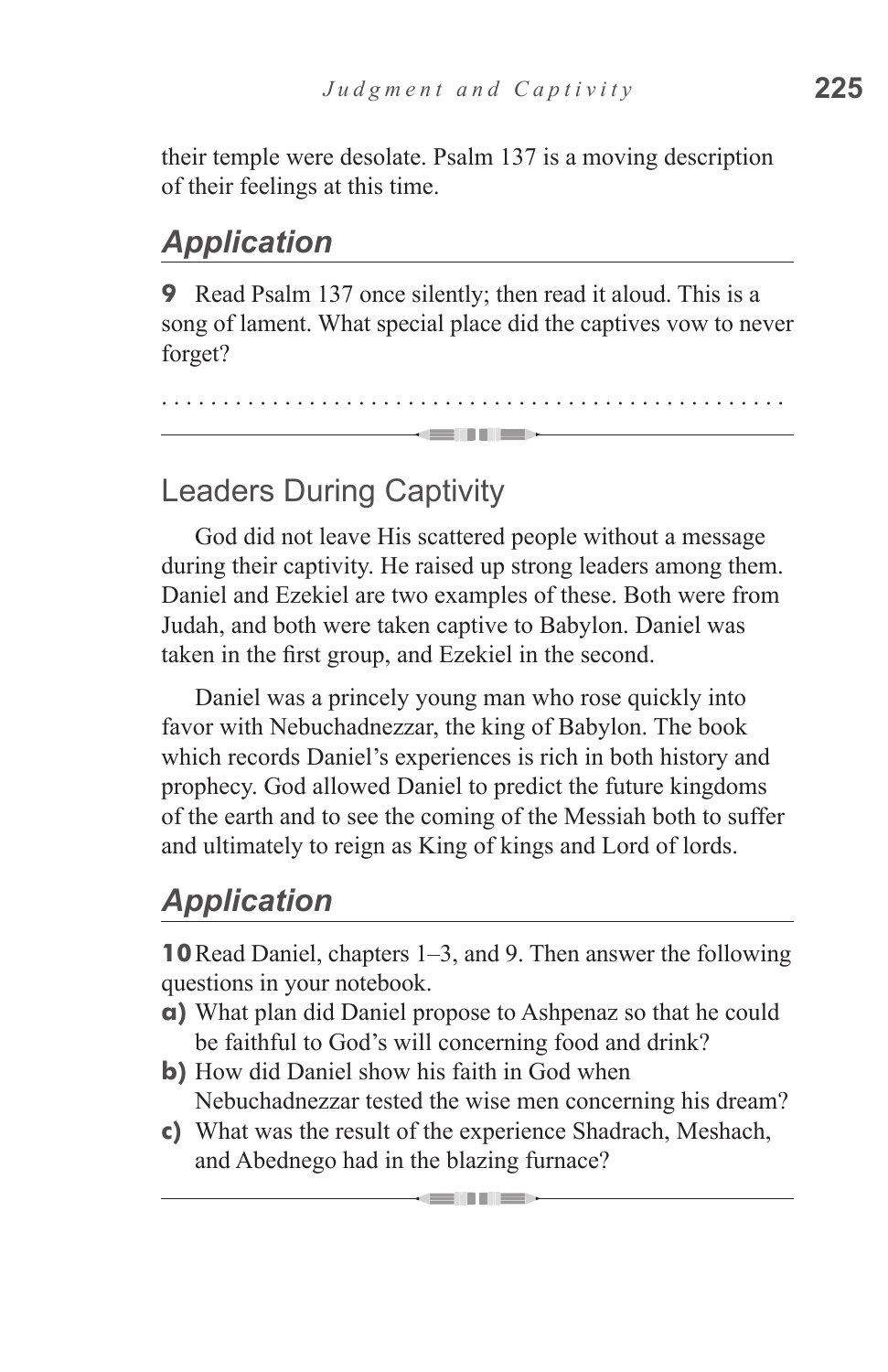Ezekiel was a young priest. God raised him up to witness to the captives that there was more judgment to come. When he began his ministry, Jerusalem and the temple had not yet been completely destroyed. For four and one-half years he preached the message of coming judgment. Then he retired to rest for two years until Jerusalem was destroyed. This fulfillment of his prophecy showed him to be a man of God. Later, God allowed Ezekiel to have the privilege of receiving marvelous visions of the ultimate reign of the Messiah and of the glorious future for all the true people of God. Read Ezekiel chapters 3–5, 7, 11, 33, 37, and 47 before continuing. Make a check mark here when you have completed your reading:

## *Application*

- **11**Answer the following questions in your notebook.
- **a)** According to chapters 3–5, how did God have Ezekiel give the message of the destruction of Jerusalem to the captives?

. . . . . . . . . . . . . . . . . . . . . . . . . . . . . . . . . . . . . . . . . . . . . . . . . . .

- **b**) According to chapter 37, what vision did God give Ezekiel to show him that He would bring His people back to their land?
- **c)** Compare Ezekiel 47 to Revelation 22:1–3. What do you think is represented by the river that Ezekiel saw?

**STEEL THE ST** 

Jeremiah continued to write and prophesy during this period. He was a greatly honored man, now that his prophecies had come true. For some reason he was allowed to remain in Judah and later went with the Israelites who fled into Egypt. His message also contained encouragement and hope for restoration; as we have seen, he predicted the return of the exiles to Jerusalem. Review and read Jeremiah chapters 29–31, 42, 50–52 before continuing. Make a check mark here when you have completed your reading:

. . . . . . . . . . . . . . . . . . . . . . . . . . . . . . . . . . . . . . . . . . . . . . . . . . .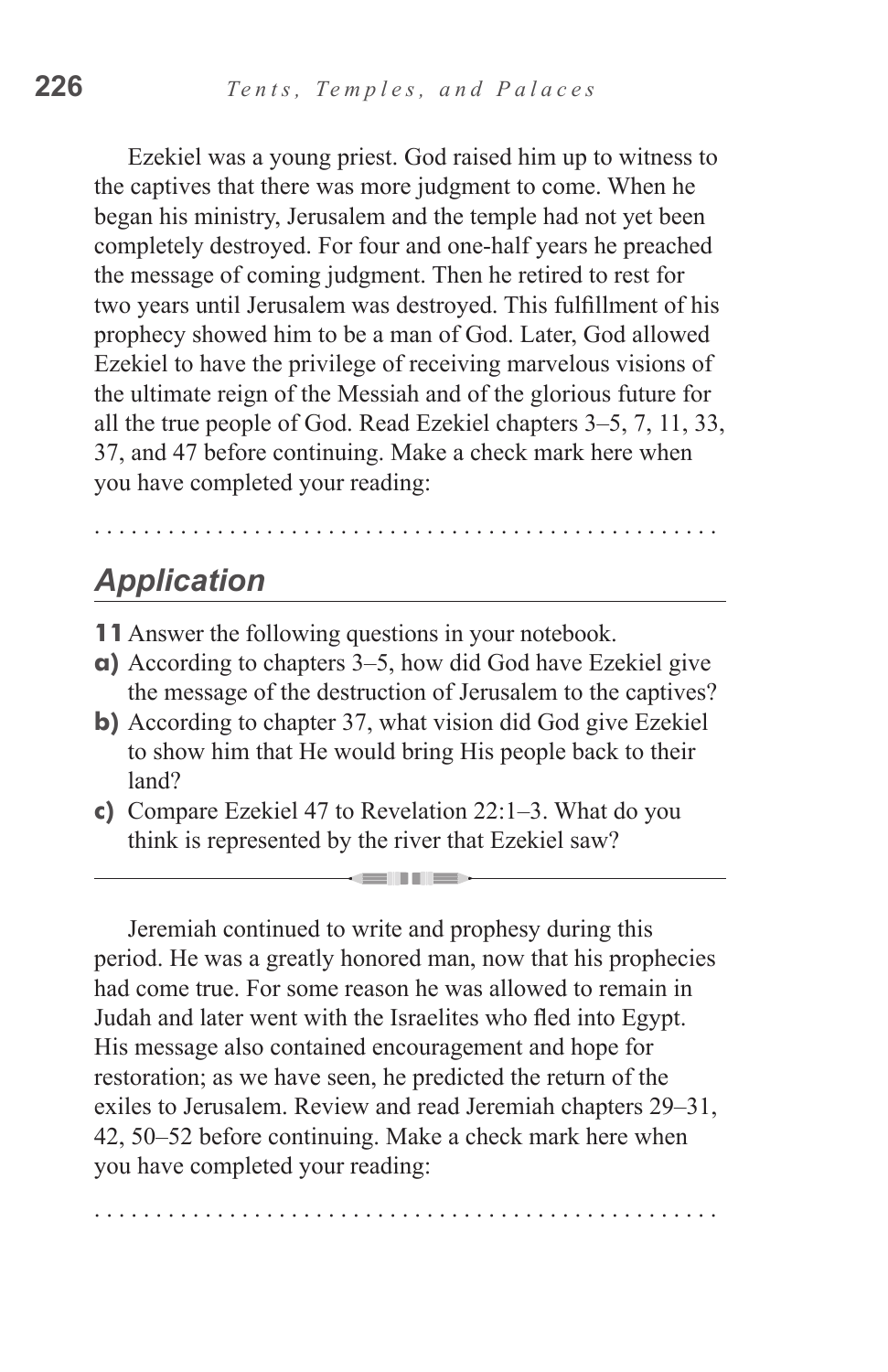Esther was another person of the captivity period. The Babylonian empire was defeated by the Persians, and Esther lived during the time following this defeat. The Persian king Xerxes (also called Ahasuerus) was the ruler. She became his queen and because of her obedience to God and her courage, the Jews of her day were spared from destruction. Her story, like that of Ruth, is one showing God's providence.

## *Application*

**12**Read Esther chapters 1–10. Especially notice 4:12–14. Can you make a comparison between your situation and Esther's? In your notebook, write down any lessons you can learn from her experience.

**13 . . . . . . . . . . . . . . . . . . . . . . . . . . . . . . . . . . . . . .**  Match each statement (left side) to the name of the prophet or

person it describes (right side).

**a** Saw a vision of a statue which represented 1) Daniel the future of the world's kingdoms **b** Helped save the Jews from being killed because of Haman's plan **c**  Was a priest and prophet who preached the downfall of Jerusalem for four and onehalf years **d** Was a high official in the court of king Nebuchadnezzar of Babylon **e** Asked the Persian king, Xerxes, to stop the plan to kill the Jews **f** Sent a letter to the exiles in Babylon 2) Ezekiel 3) Jeremiah 4) Esther

------

#### Results of Captivity

Although the years of captivity were bitter and difficult, there were many good results that came from them. Among these results were the following five benefits.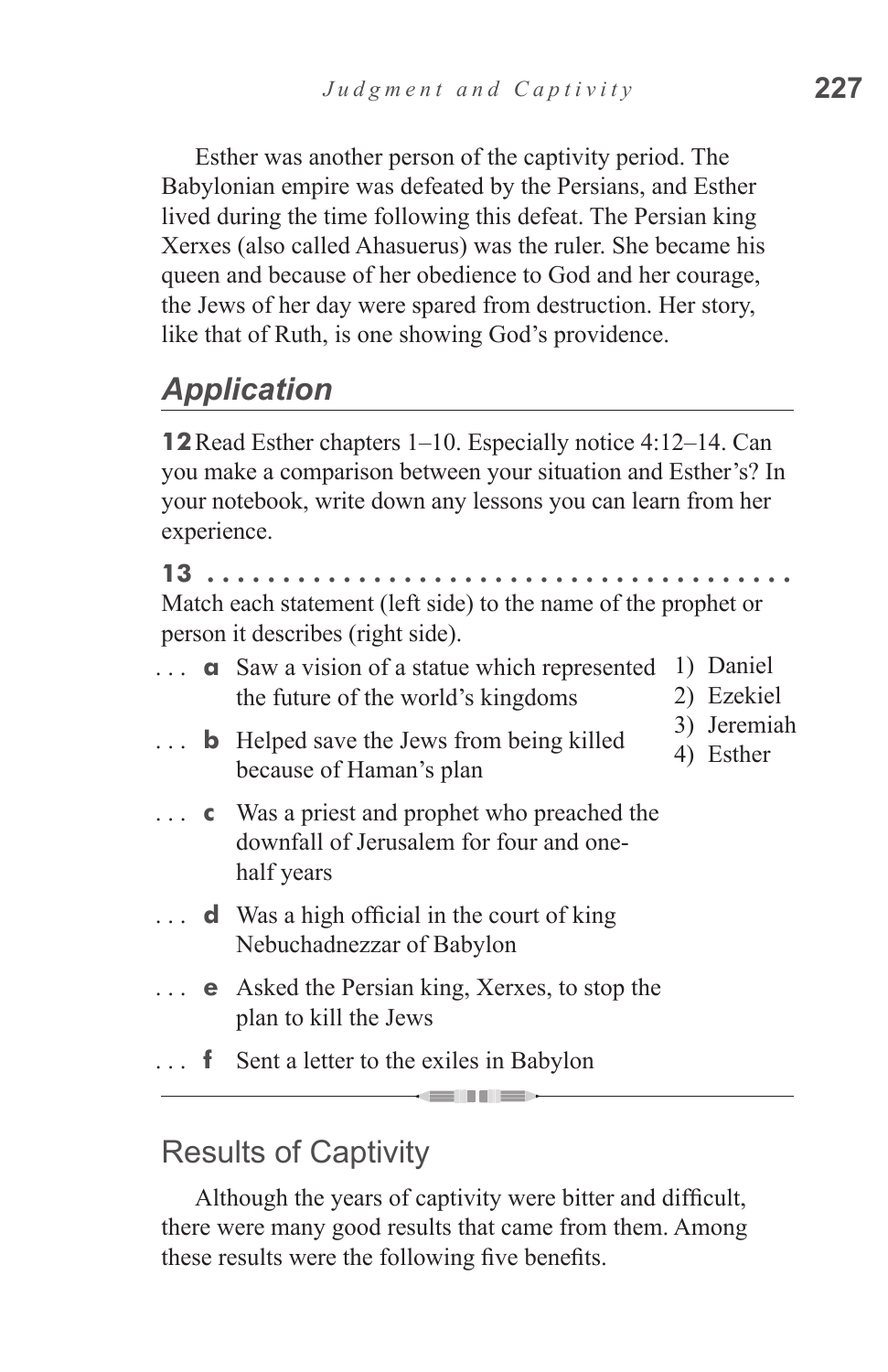*Purification from idolatry.* God had judged His people for their idolatry by allowing them to be taken into captivity. But during their exile, they became aware of His presence in a new way. Unlike the gods of Assyria, Babylonia, and Egypt, who ceased to exist when their nations fell, the God of Israel was as powerful as ever. God's people saw His prophecies come to pass and experienced His distinct blessing on their lives. Their judgment actually became a spiritual victory; they never again showed a tendency to worship idols.

*A new form of worship.* Because there was no temple or tabernacle in the land of their captivity, the Israelites began holding meetings to read and discuss the Scriptures they possessed. This was the birth of the synagogue, a meeting place for worship. In the synagogue, people experienced a kind of teaching which led to closer relationships among them. This new form of worship was maintained even later when the temple had been restored. It greatly strengthened the faith of God's people.

*A greater idea of God.* Because they had been exiled from Palestine, the Israelites no longer thought of their land and temple as the only dwelling place of God. Their idea of God was enlarged. They began to receive God's message of a coming messiah! The idea that God would rule over the whole earth became more real to them.

*A miraculous preservation.* God supernaturally preserved a remnant of His people for the return to Jerusalem. This preservation was a miracle. They were not absorbed among the people of their land of captivity, as conquered nations had been before.

*An effort to preserve the Scriptures.* Another significant result of the captivity was that it produced an effort to gather together and preserve the sacred writings of the men whom God had inspired. This result has certainly brought great benefits to us today!

#### *Application*

**14**Read 2 Kings 19:31. In this prophecy God promised that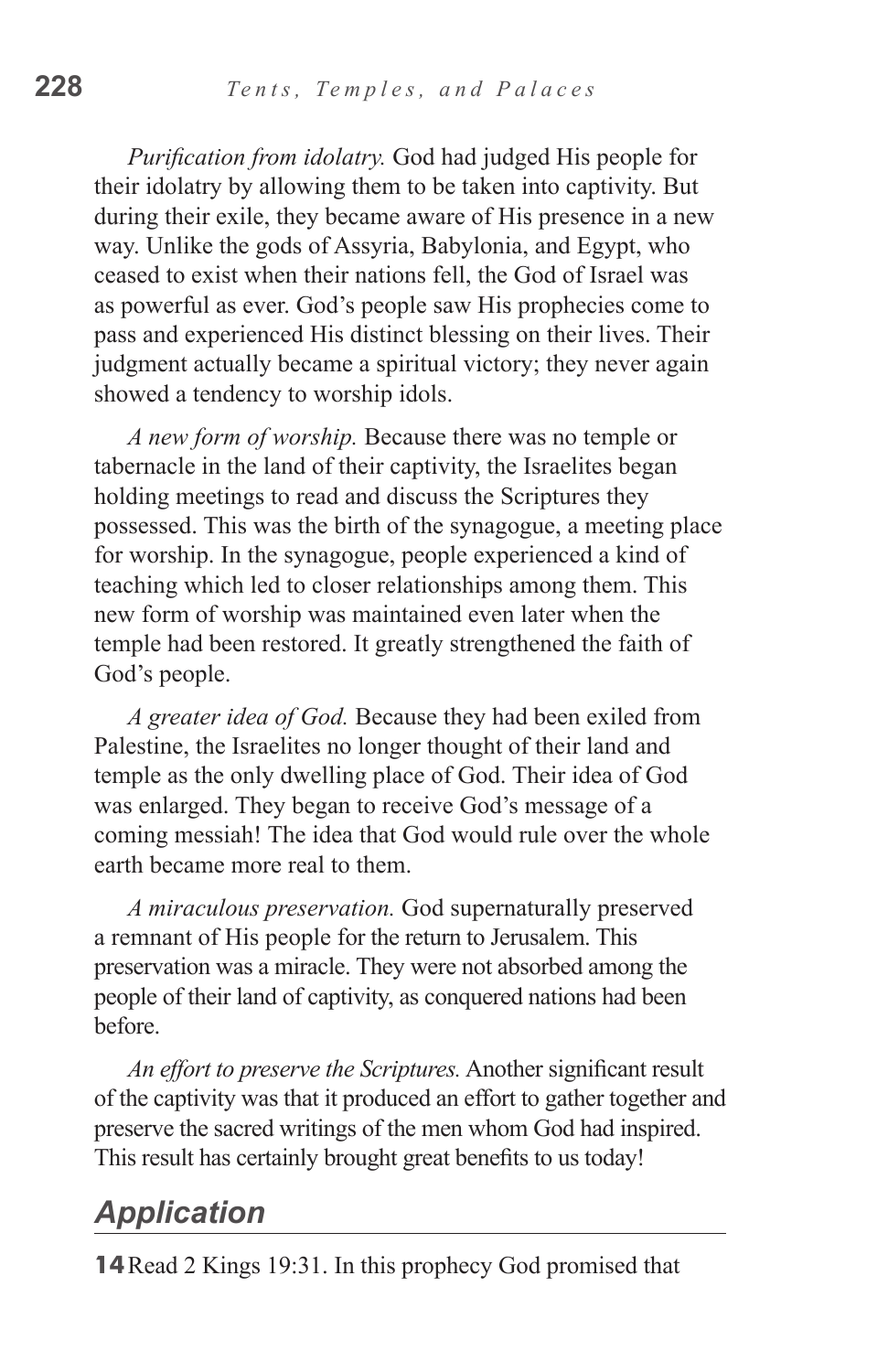- **a)** there would be a group of survivors from Jerusalem.
- **b**) all the captives of Judah would return to Zion.
- **c)** more people would return to Jerusalem than had left it.

**15**Which statement gives the most complete description of the benefits God's people gained from their years of bondage and captivity?

- **a)** After their years of captivity, the Israelites did not worship idols as they had done before. They realized that though their nation had fallen, the God of Israel was still their God and had not been defeated.
- **b**) Though they had been taken captive into a foreign nation they were miraculously preserved by God from losing their identity as a distinct people. This preservation made it possible for them to one day return to Jerusalem.
- **c)** They turned away from idolatry and their ideas about God were enlarged. They began new ways of worship and were preserved by God so they could return to their land. They began collecting and preserving the Scriptures.

**STEP THE STATE** 

As the years went by, the people of God became aware of the great purposes God had in allowing them to undergo judgment and endure captivity. They no longer had doubts about God's majesty and supremacy. They had learned a wonderful but costly lesson.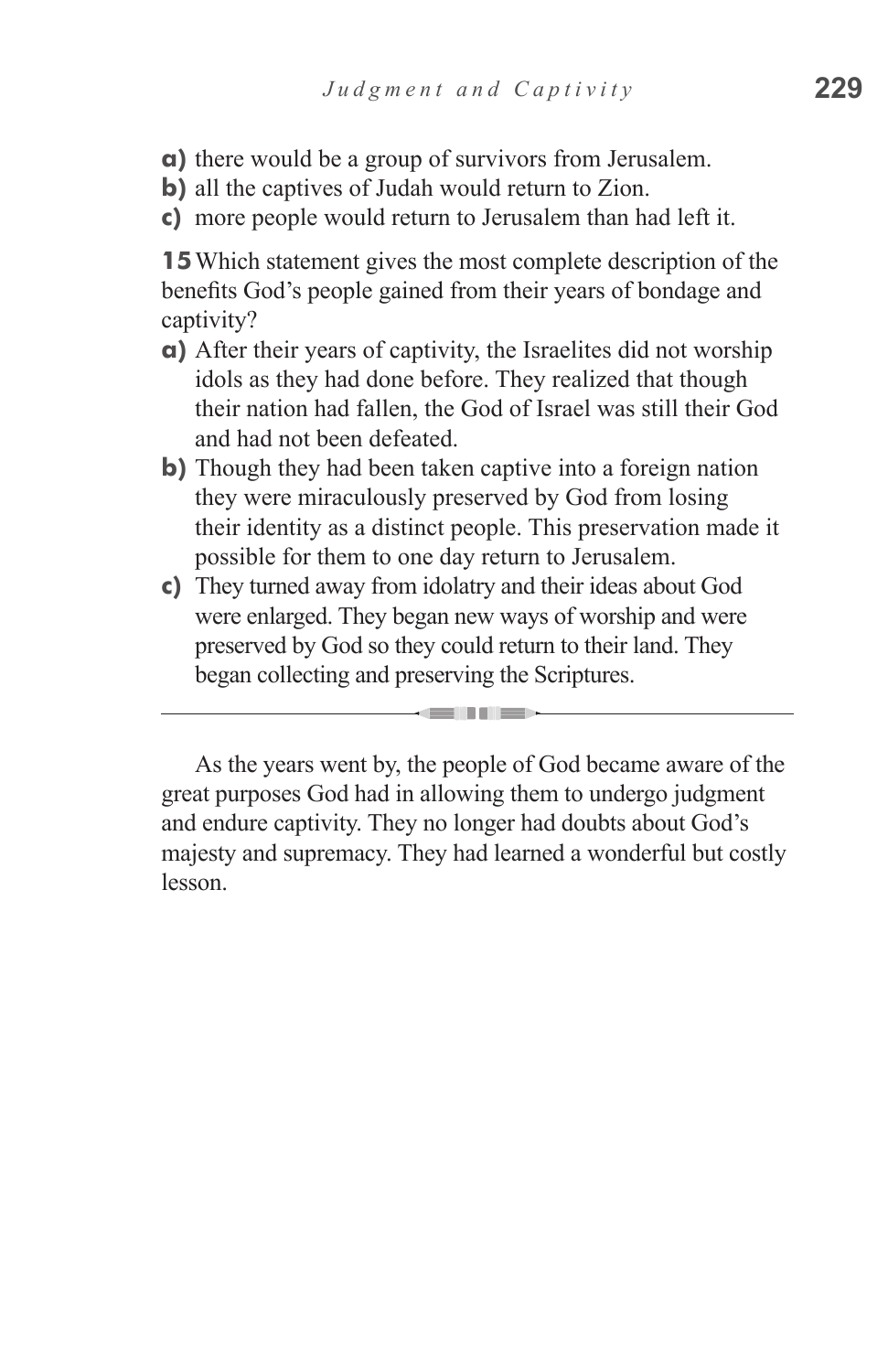## *self-test*

**1** Of the three great world powers during the years of God's judgment on Israel, the one located south and west of Palestine was

- **a)** Assyria.
- **b)** Babylon.
- **c)** Egypt.
- **2** Circle the letter in front of each TRUE statement.
- **a)** Samaria was captured after being besieged by Babylon for 3 years.
- **b)** Jerusalem fell to the Assyrians in 586 B.C.
- **c)** The Assyrian empire was taken over by the Babylonian empire.
- **d)** The Babylonian empire was not as large as the Assyrian.

**3** Arrange the following events in their correct order. Write 1 before the one which occurred first, 2 before the one which occurred next, and so forth.

- **a** Babylon was defeated by the Persians.
- **b** Jerusalem fell to king Nebuchadnezzar.
- **c** God intervened to keep Jerusalem from falling to the Assyrians.
- **d** Sargon II conquered Samaria.
- **e** The prophet Ezekiel was taken captive.
- **f** Esther persuaded king Xerxes to let the Jews defend themselves.

**4** Suppose you were teaching a group of people that it is important for us to obey God's will in matters concerning the care of our bodies. Which of the following would provide the best example?

- **a)** Ezekiel's vision of the dry bones
- **b**) Daniel's explanation of king Nebuchadnezzar's dream
- **c)** Daniel's success with Ashpenaz
- **d)** Esther's influence on king Xerxes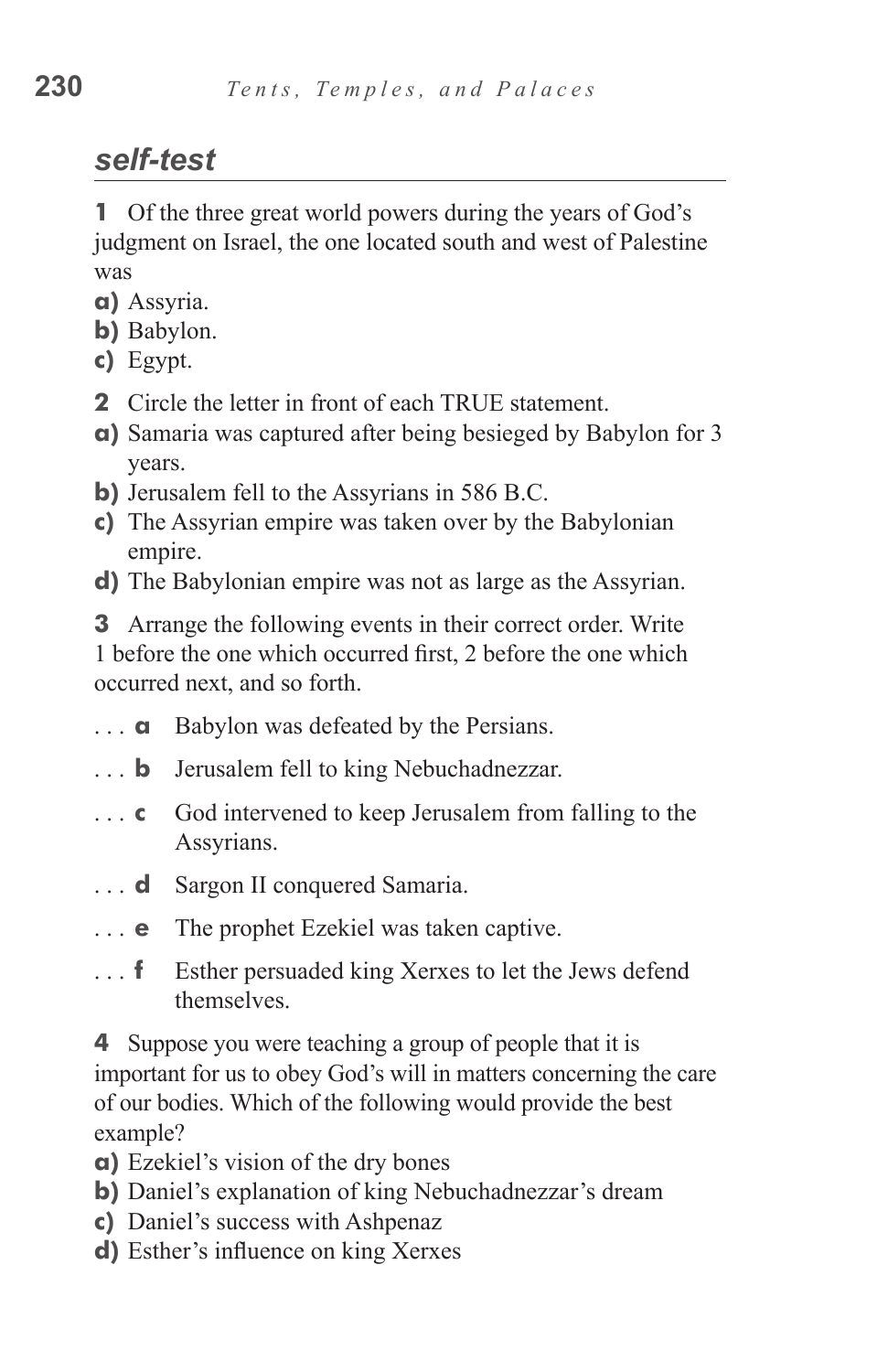**5** Read each statement concerning the years of judgment and captivity (left side). Then decide whether it represents a description of a *reason* for judgment, a *means* God used in bringing judgment, or a *benefit* that was a result of judgment (right side).

- **a**  The Babylonians laid siege to Jerusalem and 1) Reason destroyed it. 2) Means
- **b** The southern kingdom did not fully repent even after the northern kingdom fell.
- **c** Idolatry was widespread among both the kings and the people.
- ... **d** Synagogues were started where Jews discussed the Scriptures.
- **e** God's people gained a new understanding of His power and supremacy.

3) Benefit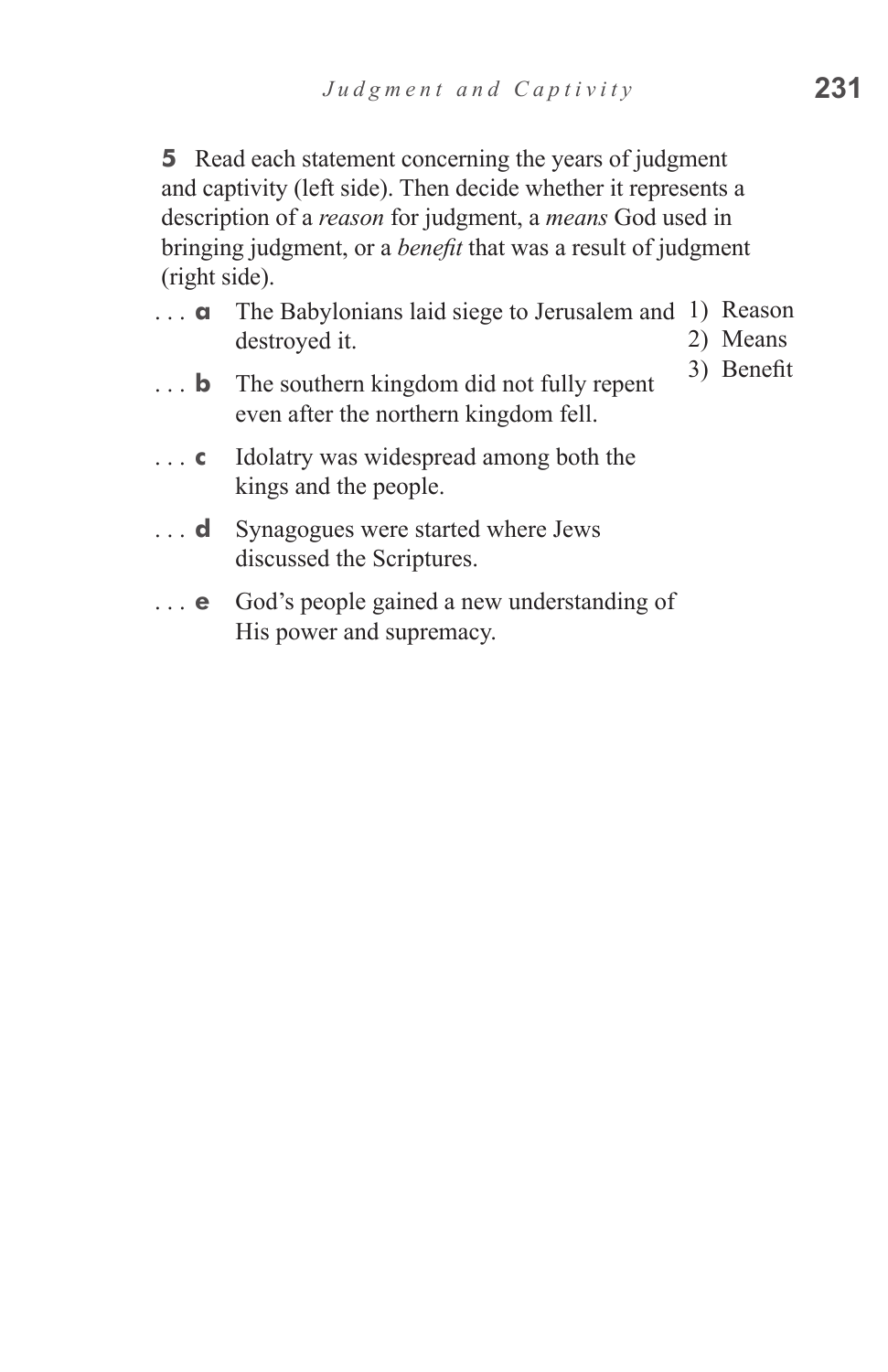## *answers to study questions*

**8** Because He wanted them to be strong and able to return to their land when the years of captivity were over (or a similar answer)

- **1 a)** False
	- **b**) True
	- **c)**  False

**9** Jerusalem

**2** Judgment came because they worshipped other gods, followed the customs of the Canaanites, and did things God disliked (or a similar answer).

- **10 a)** That he be allowed to follow God's command for ten days so as to prove to Ashpenaz that it brought health.
	- **b**) He asked for time to find out about the dream and prayed to God to reveal its mystery to him.
	- **c)**  The king praised the God of Israel and forbade people to speak disrespectfully of Him.

(Your answers should be similar.)

- **3 a**) south of Nineveh and east of the Tigris river.
- **11 a)** He had him act out the siege using various objects and motions.
	- **b**) He had a vision of a valley of dry bones which were revived.
	- **c)** It could represent the presence of God in giving life and healing.

(These are suggested answers. Yours may be similar or slightly different,)

- **4 a** 1
	- **b**  5
	- **c**  2
	- **d**  4
	- **e**  3